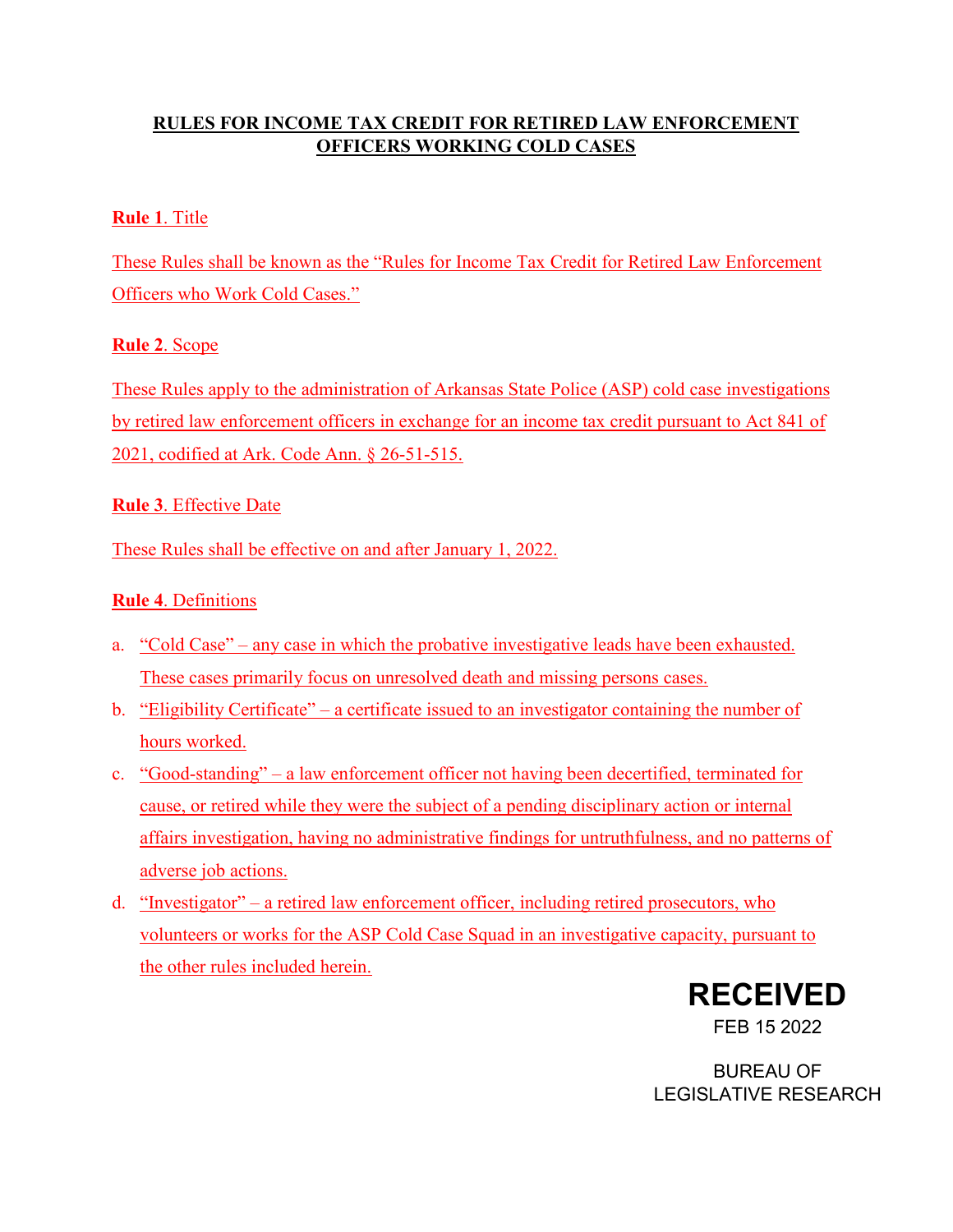#### **Rule 5**. Eligibility

A Cold Case Investigator, any retired law enforcement officer who seeks to volunteer or work for the ASP Cold Case Squad as an Investigator under these Rules, must satisfy the following requirements:

- a. Former law enforcement officer who retired in good standing;
- b. Not decertified as a law enforcement officer by any state;
- c. Minimum five (5) years of criminal investigative experience;
- d. Consent to and successfully pass a criminal background investigation and drug screen; and,
- e. Sign a non-disclosure agreement regarding the information he or she may obtain while volunteering or working for the ASP Cold Case Squad.

### **Rule 6**. Income Tax Credit

 An Investigator who volunteers or works for the ASP Cold Case Squad under these Rules is entitled to an income tax credit of up to three thousand five hundred dollars (\$3,500) subject to the limitations contained herein. An Investigator who works or volunteers for one thousand (1000) hours on one (1) or more cold cases will be eligible for the full amount of the income tax credit. Investigators who log fewer than one thousand (1000) hours will receive a pro-rata share of the income tax credit according to the number of hours worked. The amount of tax credit claimed by an individual in a year may not exceed the amount of tax due by the taxpayer in that year, and any unused portion earned may be carried forward for two (2) consecutive years following the year in which it was earned.

#### **Rule 7.** Time Calculations

Whether volunteering or working as a paid employee for the ASP Cold Case Squad, an Investigator shall enter time spent investigating one (1) or more cold cases on behalf of the Division pursuant to OPM guidelines and the Department of Public Safety Human Resources Division's instructions. All time properly logged in accordance with this Rule will be recorded by ASP and attributed to the Investigator to allow for issuance of an eligibility certificate.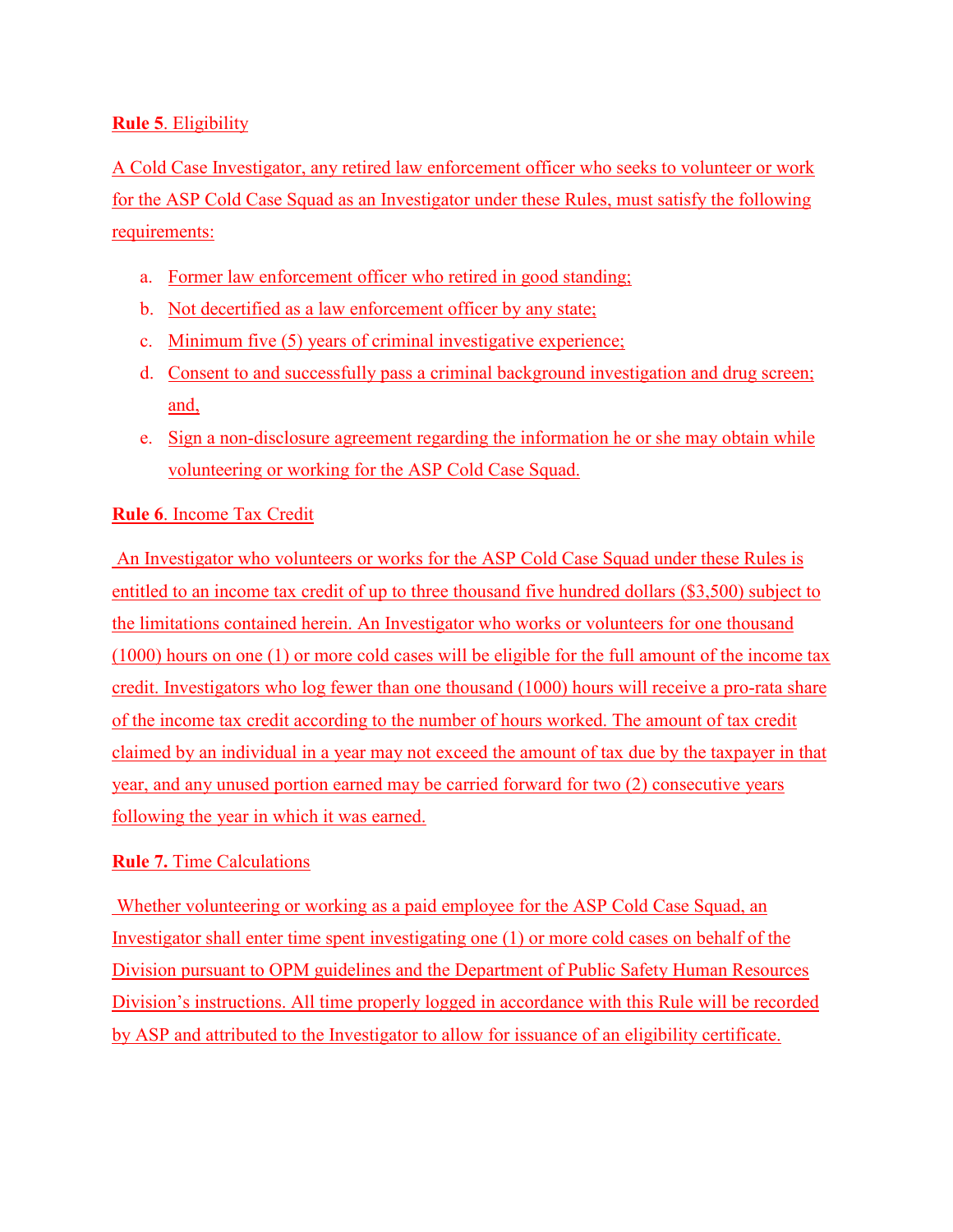### **Rule 8.** Eligibility Certificate

 Upon application, ASP shall prepare and issue an eligibility certificate to the Investigator detailing the number of hours spent investigating one (1) or more cold cases on behalf of the Division in any tax year. ASP may only issue eligibility certificates up to a total of twenty-five thousand dollars (\$25,000) in each fiscal year. Certificates will be issued on a first-come, firstserved basis. The Investigator must attach the certificate to the Investigator's income tax return for the tax year in which the credit is claimed. The amount of the income tax credit shall not exceed the amount of income tax due by the Investigator in a calendar year. The certificate must include the following information:

- a. The taxpayer's name and social security number;
- b. The date of issuance;
- c. The amount of credit including the pro-rata share;
- d. The year to which the tax credit applies;
- e. The file number; and
- f. A statement indicating carry-forward two years following the tax year in which the tax credit was earned.

**Rule 9.** Coordination with the Department of Finance and Administration

ASP will provide a copy of each eligibility certificate upon issuance to the Department of Finance and Administration, Division of Revenue – Office of Tax Credits/Special Refunds.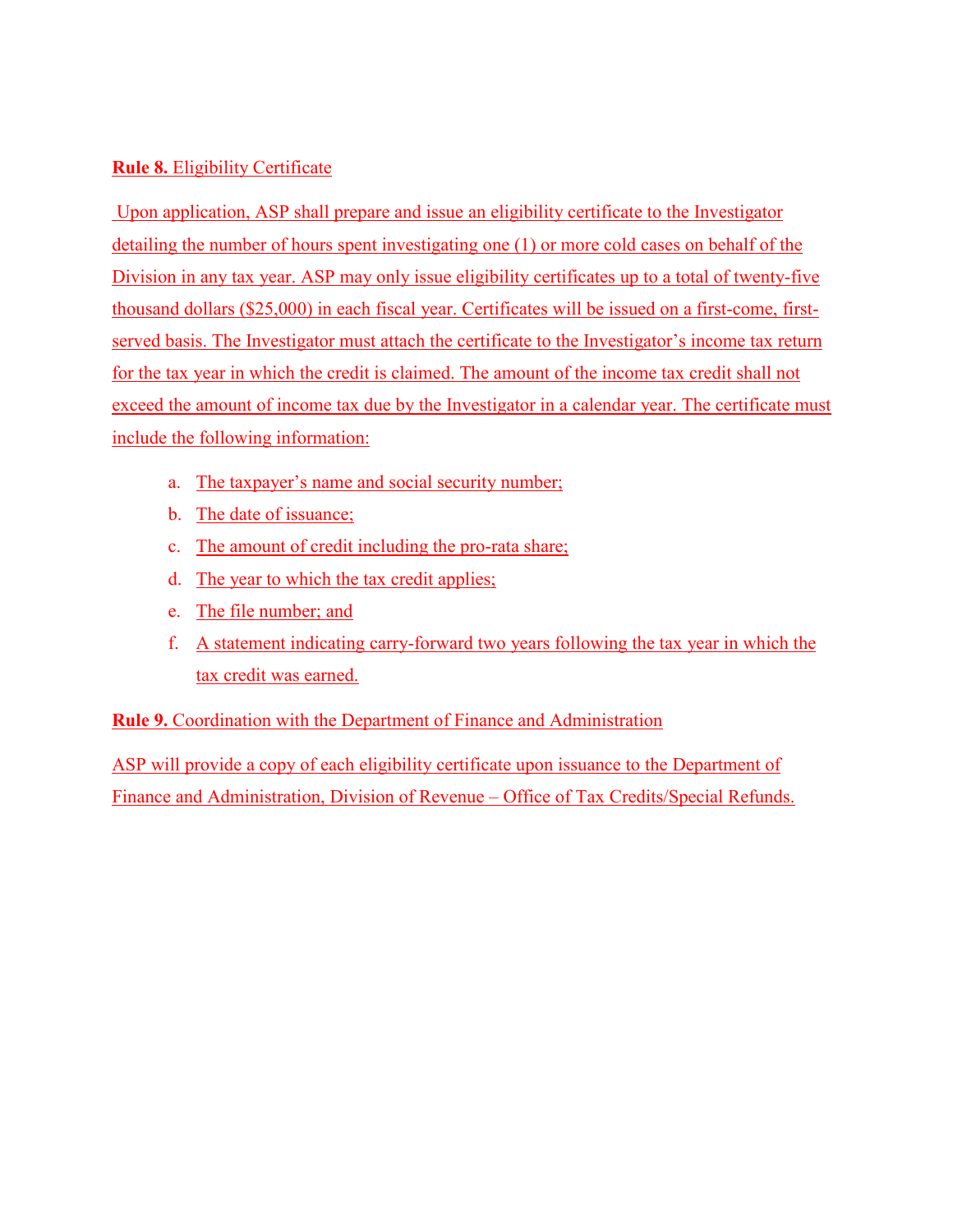**Stricken language would be deleted from and underlined language would be added to present law. Act 841 of the Regular Session**

| 1  | <b>State of Arkansas</b>                         | As Engrossed: H3/11/21                                                        |                 |
|----|--------------------------------------------------|-------------------------------------------------------------------------------|-----------------|
| 2  | 93rd General Assembly                            | $A$ Bill                                                                      |                 |
| 3  | Regular Session, 2021                            |                                                                               | HOUSE BILL 1513 |
| 4  |                                                  |                                                                               |                 |
| 5  | By: Representative Eubanks                       |                                                                               |                 |
| 6  | By: Senator J. Dismang                           |                                                                               |                 |
| 7  |                                                  |                                                                               |                 |
| 8  |                                                  | For An Act To Be Entitled                                                     |                 |
| 9  |                                                  | AN ACT TO CREATE AN INCOME TAX CREDIT FOR RETIRED LAW                         |                 |
| 10 | ENFORCEMENT OFFICERS WHO WORK COLD CASES FOR THE |                                                                               |                 |
| 11 |                                                  | DIVISION OF ARKANSAS STATE POLICE; AND FOR OTHER                              |                 |
| 12 | PURPOSES.                                        |                                                                               |                 |
| 13 |                                                  |                                                                               |                 |
| 14 |                                                  |                                                                               |                 |
| 15 |                                                  | <b>Subtitle</b>                                                               |                 |
| 16 |                                                  | TO CREATE AN INCOME TAX CREDIT FOR                                            |                 |
| 17 |                                                  | RETIRED LAW ENFORCEMENT OFFICERS WHO WORK                                     |                 |
| 18 |                                                  | COLD CASES FOR THE DIVISION OF ARKANSAS                                       |                 |
| 19 |                                                  | STATE POLICE.                                                                 |                 |
| 20 |                                                  |                                                                               |                 |
| 21 |                                                  |                                                                               |                 |
| 22 |                                                  | BE IT ENACTED BY THE GENERAL ASSEMBLY OF THE STATE OF ARKANSAS:               |                 |
| 23 |                                                  |                                                                               |                 |
| 24 |                                                  | SECTION 1. Arkansas Code Title 26, Chapter 51, Subchapter 5, is               |                 |
| 25 |                                                  | amended to add an additional section to read as follows:                      |                 |
| 26 |                                                  | 26-51-515. Work on cold cases by retired law enforcement officers.            |                 |
| 27 |                                                  | $(a)(1)$ Subject to the restrictions stated in this section, there is         |                 |
| 28 |                                                  | allowed an income tax credit against the income tax imposed under this        |                 |
| 29 |                                                  | chapter for up to three thousand five hundred dollars $(33,500)$ for work     |                 |
| 30 |                                                  | performed by the taxpayer on behalf of the Division of Arkansas State Police  |                 |
| 31 |                                                  | to investigate one (1) or more cold cases.                                    |                 |
| 32 |                                                  | $(2)(A)$ A taxpayer who works at least one thousand $(1,000)$ hours           |                 |
| 33 |                                                  | investigating one (1) or more cold cases on behalf of the division during the |                 |
| 34 |                                                  | tax year may claim the full amount of the credit allowed under subdivision    |                 |
| 35 | $(a)(1)$ of this section.                        |                                                                               |                 |
| 36 |                                                  | (B) A taxpayer who works less than one thousand (1,000)                       |                 |

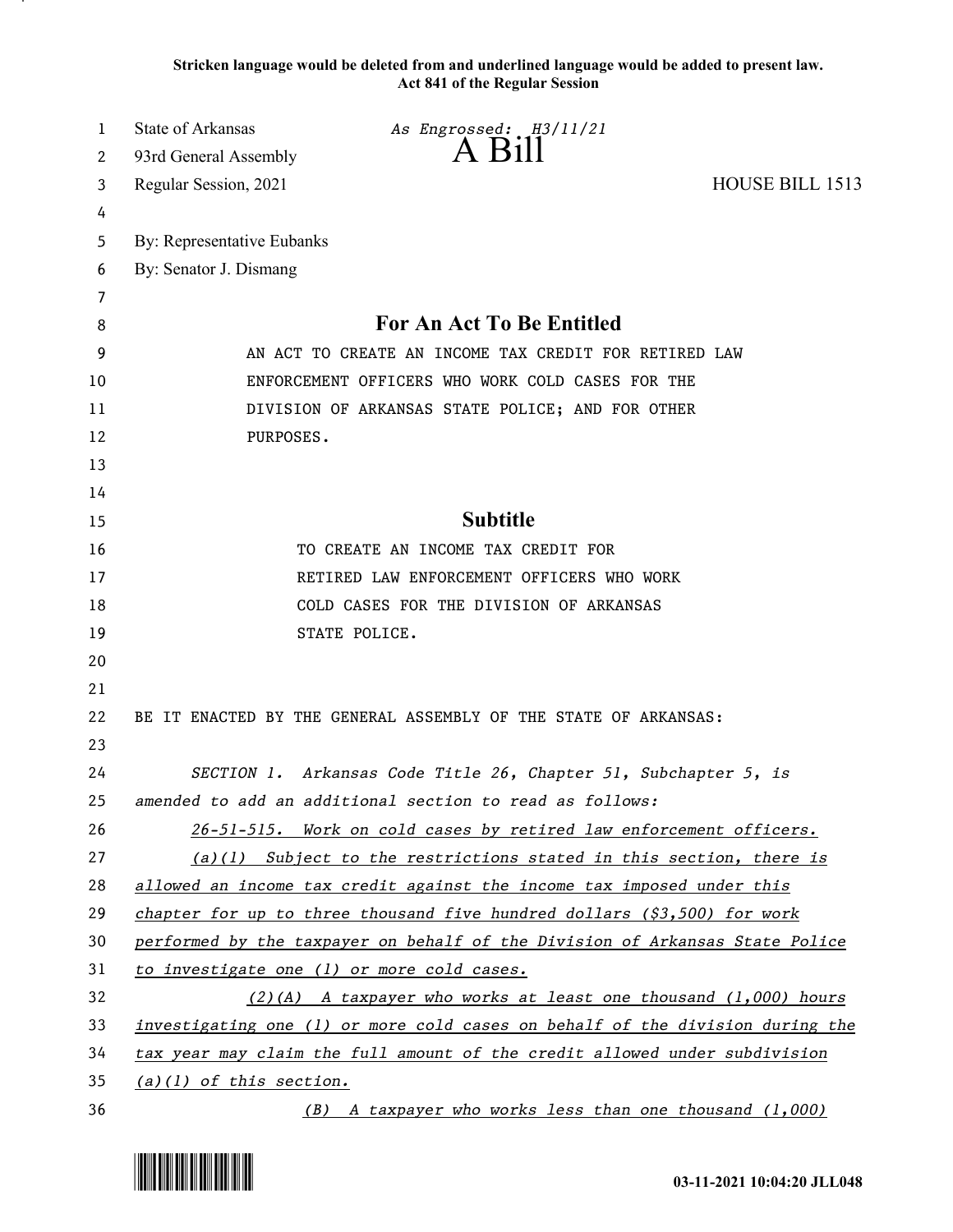As Engrossed: H3/11/21 HB1513

| 1  | hours investigating one (1) or more cold cases on behalf of the division      |  |  |
|----|-------------------------------------------------------------------------------|--|--|
| 2  | during the tax year may claim a pro rata share of the credit allowed under    |  |  |
| 3  | subdivision (a)(1) of this section based on the number of hours the taxpayer  |  |  |
| 4  | worked investigating one (1) or more cold cases on behalf of the division     |  |  |
| 5  | during the tax year compared to one thousand $(1,000)$ hours.                 |  |  |
| 6  | At the discretion of the division, an individual may work as a:<br>(b)        |  |  |
| 7  | $(1)(A)$ Volunteer to investigate one (1) or more cold cases on               |  |  |
| 8  | behalf of the division.                                                       |  |  |
| 9  | (B) An individual who works as a volunteer under this                         |  |  |
| 10 | subsection is not an employee of the division, and the only benefit accruing  |  |  |
| 11 | to the individual is the tax credit allowed under this section; or            |  |  |
| 12 | (2) Temporary or part-time employee of the division for an                    |  |  |
| 13 | hourly rate determined by the division, not to exceed the rates of pay        |  |  |
| 14 | provided in the Uniform Classification and Compensation Act, $\S$ 21-5-201 et |  |  |
| 15 | seq.                                                                          |  |  |
| 16 | (c) The amount of the income tax credit under this section that may be        |  |  |
| 17 | claimed by the taxpayer in a tax year shall not exceed the amount of income   |  |  |
| 18 | tax due by the taxpayer.                                                      |  |  |
| 19 | (d) Any unused income tax credit under this section may be carried            |  |  |
| 20 | forward for two (2) consecutive tax years following the tax year in which the |  |  |
| 21 | income tax credit was earned.                                                 |  |  |
| 22 | $(e)(1)$ To be eligible to claim a tax credit under this section, a           |  |  |
| 23 | taxpayer shall:                                                               |  |  |
| 24 | (A) Be a retired law enforcement officer; and                                 |  |  |
| 25 | Apply to the division for an eligibility certificate,<br>(B)                  |  |  |
| 26 | which shall be attached to the taxpayer's return for the tax year in which    |  |  |
| 27 | the tax credit is claimed.                                                    |  |  |
| 28 | (2) The division shall maintain an ongoing record of the                      |  |  |
| 29 | eligibility certificates awarded under this section each fiscal year.         |  |  |
| 30 | (3) The division shall issue eligibility certificates for the                 |  |  |
| 31 | number of hours worked by each taxpayer for the tax credit allowed under this |  |  |
| 32 | section only up to a total of twenty-five thousand dollars (\$25,000) for all |  |  |
| 33 | taxpayers in each fiscal year on a first-come, first-served basis.            |  |  |
| 34 | The Director of the Division of Arkansas State Police shall:<br>(f)           |  |  |
| 35 | (1) Promulgate rules to implement this section; and                           |  |  |
| 36 | (2) Consult with the Department of Finance and Administration in              |  |  |

03-11-2021 10:04:20 JLL048